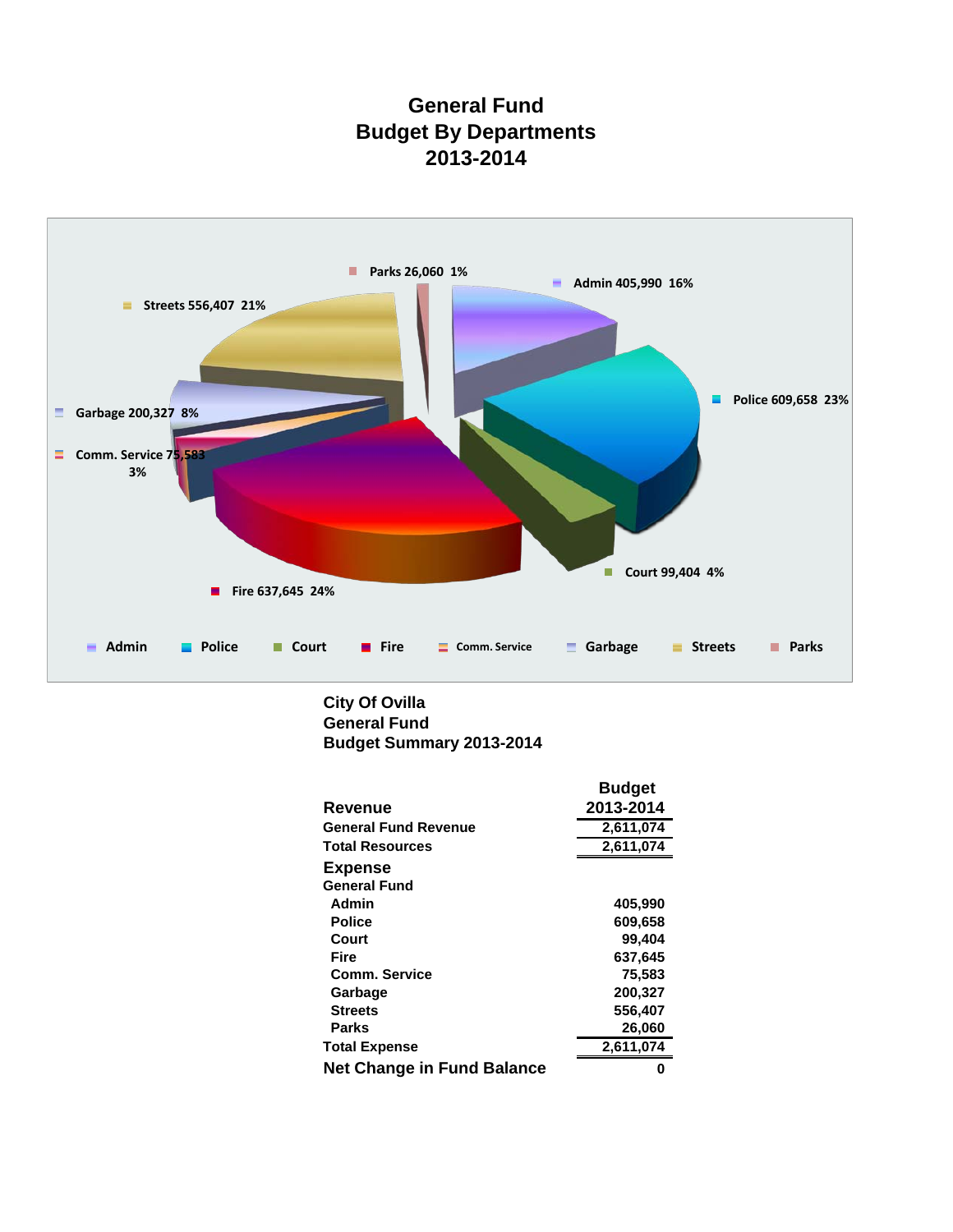# Water and Sewer Fund 2013-2014



#### **Water & Sewer**

| naic a vewei                 |               |           |  |
|------------------------------|---------------|-----------|--|
|                              | <b>Budget</b> | 2013-     |  |
|                              | 2014          |           |  |
| Revenue                      |               |           |  |
| Water and Sewer Utility Fund |               | 1,247,668 |  |
| <b>Total Revenue</b>         | 1,247,668     |           |  |
| <b>Expense</b>               |               |           |  |
| Water and Sewer Utility Fund |               |           |  |
| Admin.                       |               | 327,998   |  |
| Water                        |               | 758.817   |  |
| <b>Sewer</b>                 |               | 160.853   |  |
| <b>Total Expense</b>         |               | 1,247,668 |  |
|                              |               |           |  |
| Net Change in Fund Balance   |               |           |  |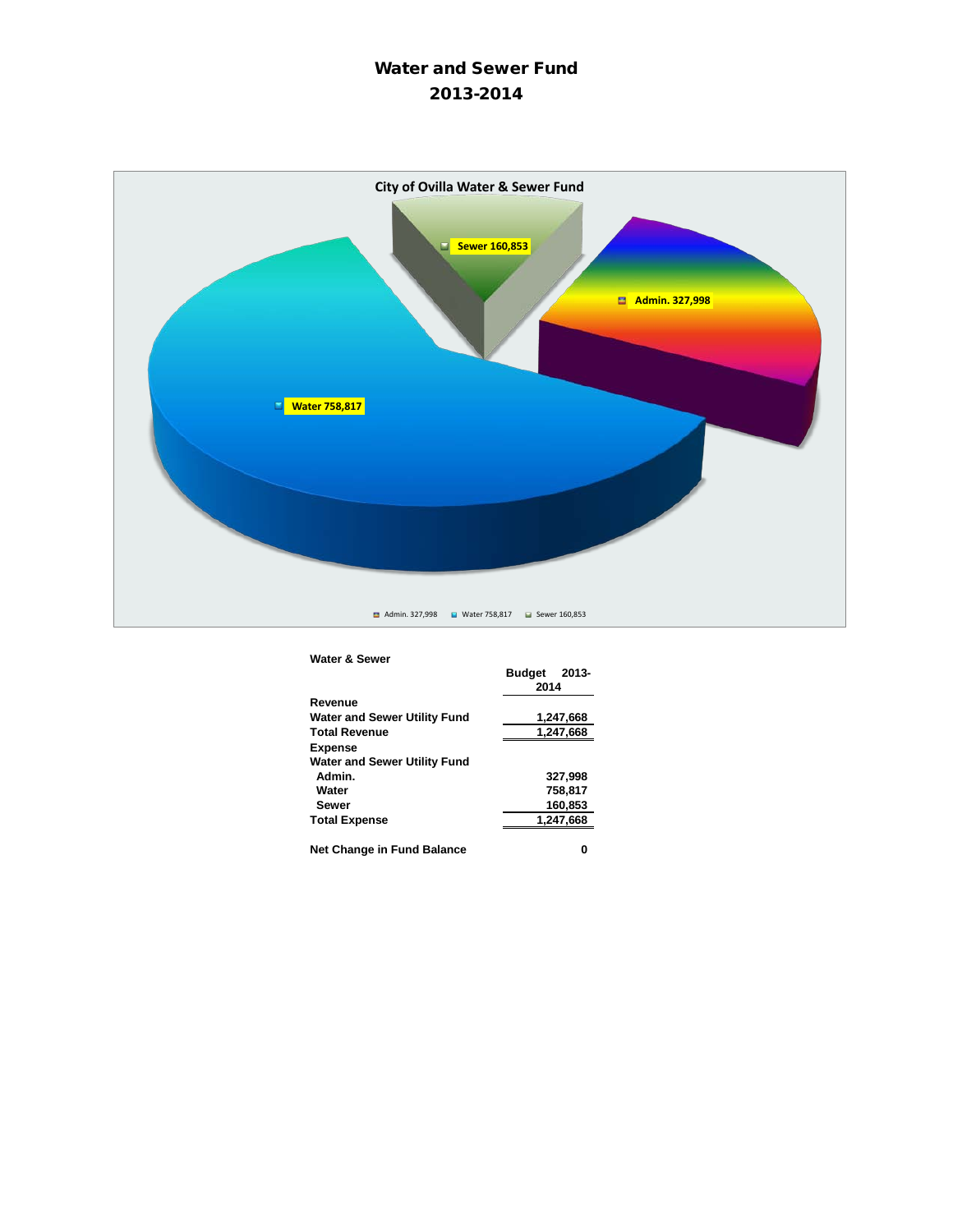

## **Water Revenue**

|               | 2006-2007 |                 |  | 2007-2008 2008-2009 2009-2010 2010-2011 2011-2012 |                                                     | 2012-2013 |
|---------------|-----------|-----------------|--|---------------------------------------------------|-----------------------------------------------------|-----------|
| <b>Budget</b> |           | 750.426 865.000 |  |                                                   | 865.851 769.200 864.568 1.012.040                   | 995.000   |
| Actual        |           |                 |  |                                                   | 685,526 824,825 815,252 805,565 1,052,764 1,060,842 | 885.574   |